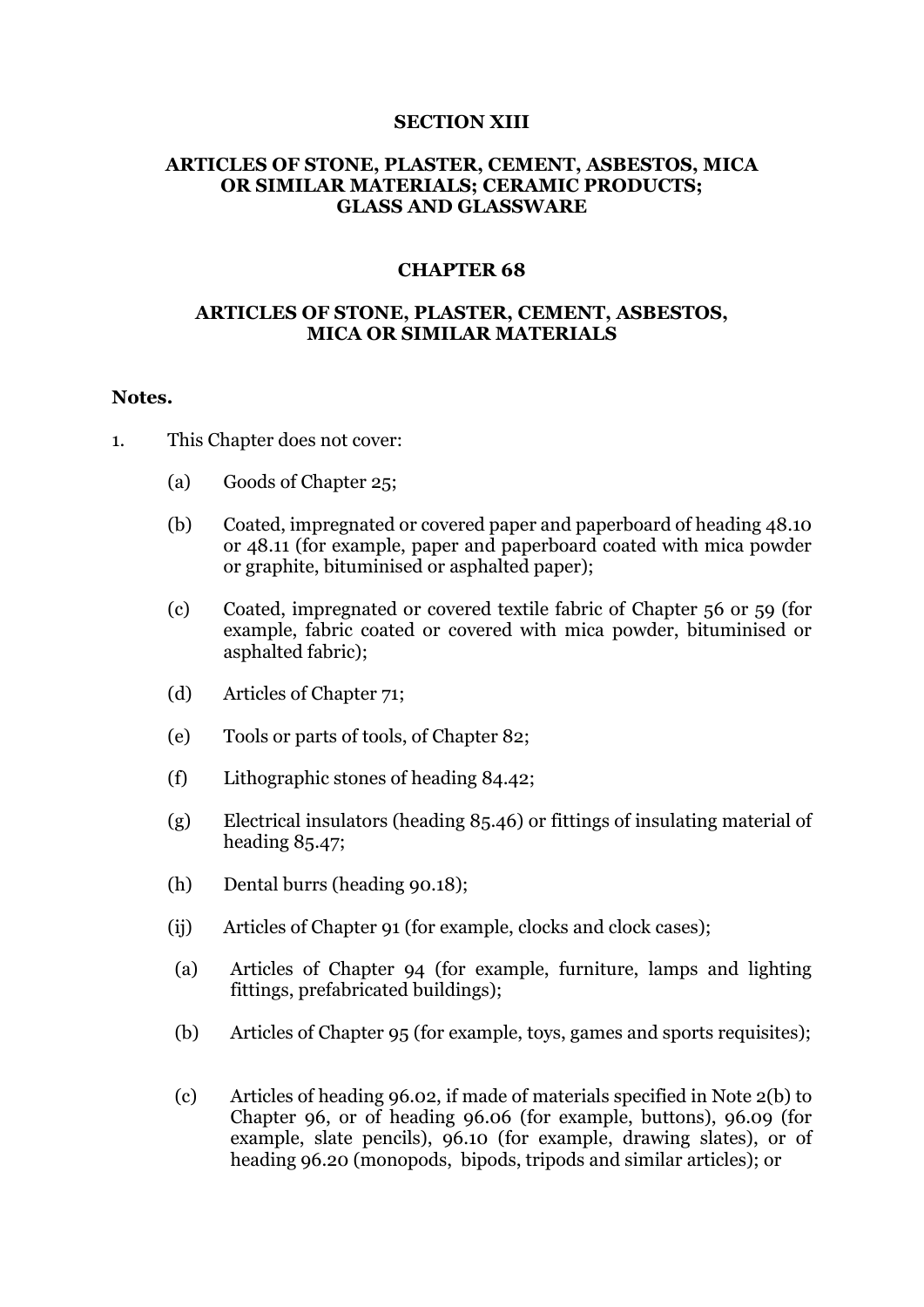- (n) Articles of Chapter 97 (for example, works of art).
- 2. In heading 68.02 the expression "worked monumental or building stone" applies not only to the varieties of stone referred to in heading 25.15 or 25.16 but also to all other natural stone (for example, quartzite, flint, dolomite and steatite) similarly worked; it does not, however, apply to slate.

| <b>HS</b> | <b>CET</b> | <b>DESCRIPTION OF GOODS</b>                        | <b>DUTY</b> | <b>UNIT</b> | <b>SITC REV 4</b> |
|-----------|------------|----------------------------------------------------|-------------|-------------|-------------------|
|           |            |                                                    | <b>RATE</b> |             |                   |
| 6801.00   | 00         | Setts, curbstones and flagstones, of natural stone | 15%         | kg          | 661.31            |
|           |            | (except slate).                                    |             |             |                   |
| 68.02     |            | Worked monumental or building stone (except        |             |             |                   |
|           |            | slate) and articles thereof, other than goods of   |             |             |                   |
|           |            | heading 68.01; mosaic cubes and the like, of       |             |             |                   |
|           |            | natural stone (including slate), whether or not on |             |             |                   |
|           |            | a backing; artificially coloured granules,         |             |             |                   |
|           |            | chippings and powder, of natural stone             |             |             |                   |
|           |            | (including slate).                                 |             |             |                   |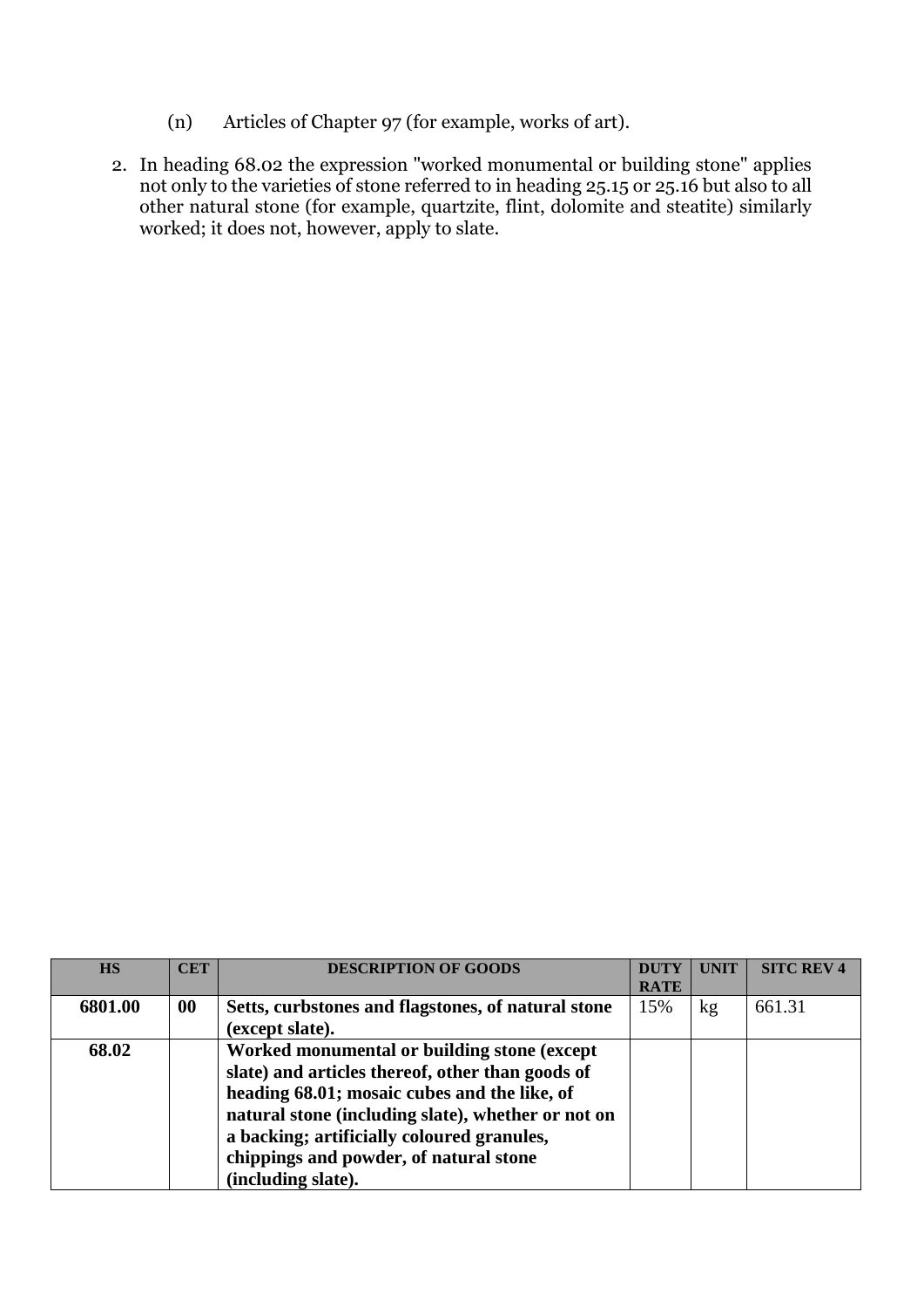| <b>HS</b> | <b>CET</b> | <b>DESCRIPTION OF GOODS</b>                                       | <b>DUTY</b><br><b>RATE</b> | <b>UNIT</b> | <b>SITC REV 4</b> |
|-----------|------------|-------------------------------------------------------------------|----------------------------|-------------|-------------------|
|           |            | - Tiles, cubes and similar articles, whether or not               |                            |             |                   |
|           |            | rectangular (including square), the largest surface               |                            |             |                   |
|           |            | area of which is capable of being enclosed in a                   |                            |             |                   |
|           |            | square of the side of which is less than 7 cm;                    |                            |             |                   |
|           |            | artificially coloured granules, chippings and powder:             |                            |             |                   |
| 6802.10   | 10         | - - - Tiles, cubes and similar articles                           | 25%                        | kg          | 661.331           |
| 6802.10   | 90         | $- -$ Other                                                       | 15%                        | kg          | 661.339           |
|           |            | - Other monumental or building stone and articles                 |                            |             |                   |
|           |            | thereof, simply cut or sawn, with a flat or even                  |                            |             |                   |
|           |            | surface:                                                          |                            |             |                   |
|           |            | - - Marble, travertine and alabaster:                             |                            |             |                   |
| 6802.21   | 10         | --- Articles                                                      | 25%                        | kg          | 661.341           |
| 6802.21   | 90         | $--$ Other                                                        | 15%                        | kg          | 661.349           |
|           |            | - - Granite:                                                      |                            |             |                   |
| 6802.23   | 10         | --- Articles                                                      | 25%                        | kg          | 661.353           |
| 6802.23   | 90         | $--$ Other                                                        | 15%                        | kg          | 661.354           |
|           |            | - - Other stone:                                                  |                            |             |                   |
| 6802.29   | 10         | --- Articles                                                      | 25%                        | kg          | 661.355           |
| 6802.29   | 90         | $--$ Other                                                        | 15%                        | kg          | 661.359           |
|           |            | - Other:                                                          |                            |             |                   |
|           |            | - - Marble, travertine and alabaster:                             |                            |             |                   |
| 6802.91   | 10         | --- Articles                                                      | 25%                        | kg          | 661.361           |
| 6802.91   | 90         | $--$ Other                                                        | 15%                        | kg          | 661.369           |
|           |            | - - Other calcareous stone:                                       |                            |             |                   |
| 6802.92   | 10         | --- Articles                                                      | 25%                        | kg          | 661.391           |
| 6802.92   | 90         | $--$ Other                                                        | 15%                        | kg          | 661.392           |
|           |            | - - Granite:                                                      |                            |             |                   |
| 6802.93   | 10         | --- Articles                                                      | 25%                        | kg          | 661.393           |
| 6802.93   | 90         | $--$ Other                                                        | 15%                        | kg          | 661.394           |
|           |            | - - Other stone:                                                  |                            |             |                   |
| 6802.99   | 10         | --- Articles                                                      | 25%                        | kg          | 661.395           |
| 6802.99   | 90         | $--$ Other                                                        | 15%                        | kg          | 661.399           |
| 68.03     |            | Worked slate and articles of slate or of agglome-<br>rated slate. |                            |             |                   |
| 6803.00   | 10         | - - - Trough, reservoirs, basins and sinks                        | 25%                        | kg          | 661.321           |
| 6803.00   | 90         | $--$ Other                                                        | 5%                         | kg          | 661.329           |
| 68.04     |            | Millstones, grindstones, grinding wheels and the                  |                            |             |                   |
|           |            | like, without frameworks, for grinding,                           |                            |             |                   |
|           |            | sharpening, polishing, trueing or cutting, hand                   |                            |             |                   |
|           |            | sharpening or polishing stones, and parts thereof,                |                            |             |                   |
|           |            | of natural stone, of agglomerated natural or                      |                            |             |                   |
|           |            | artificial abrasives, or of ceramics, with or                     |                            |             |                   |
|           |            | without parts of other materials.                                 |                            |             |                   |
| 6804.10   | $00\,$     | - Millstones and grindstones for milling, grinding or             | 5%                         | kg          | 663.11            |
|           |            | pulping                                                           |                            |             |                   |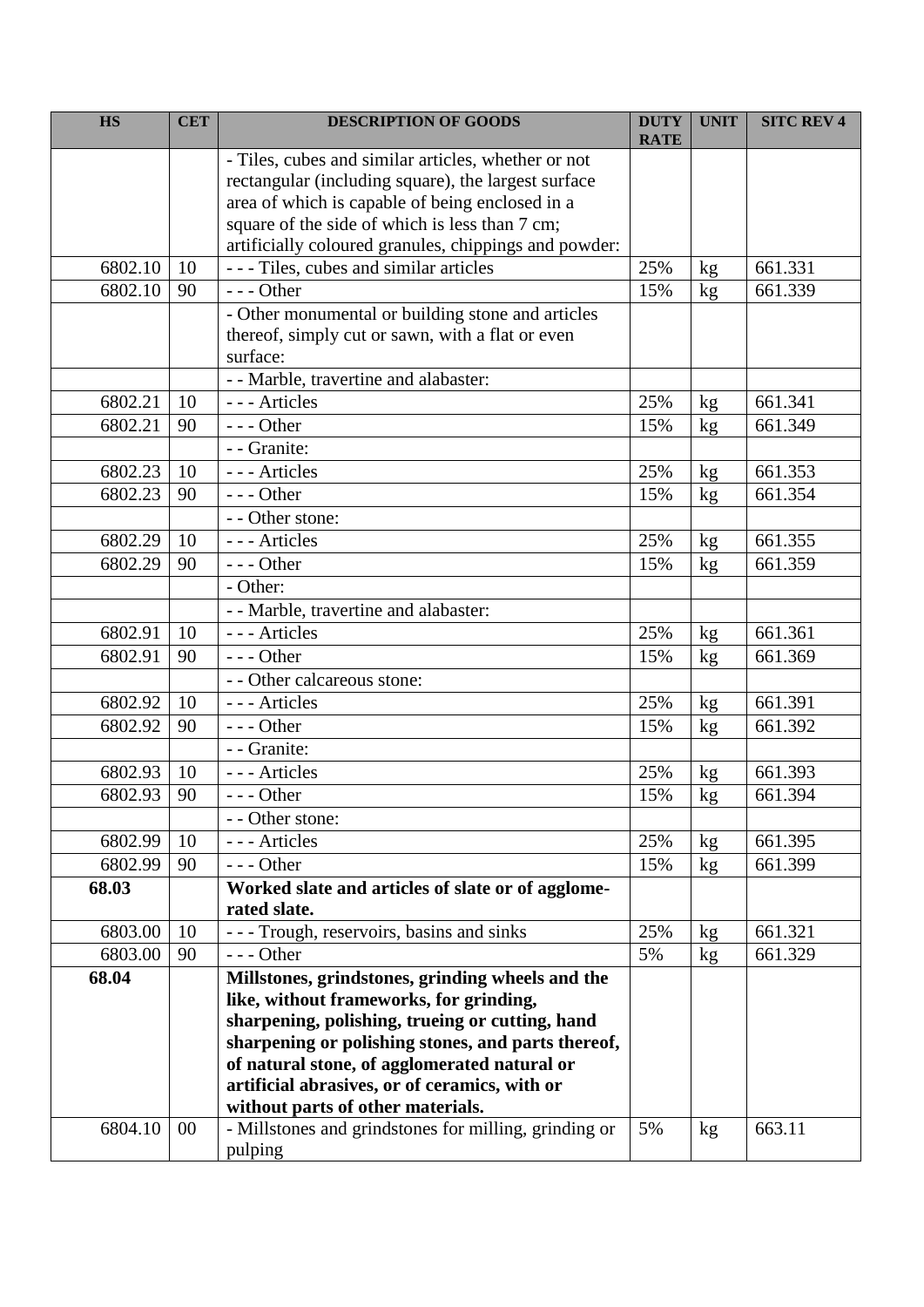| <b>HS</b> | <b>CET</b> | <b>DESCRIPTION OF GOODS</b>                                       | <b>DUTY</b><br><b>RATE</b> | <b>UNIT</b> | <b>SITC REV 4</b> |
|-----------|------------|-------------------------------------------------------------------|----------------------------|-------------|-------------------|
|           |            | - Other millstones, grindstones, grinding wheels and<br>the like: |                            |             |                   |
| 6804.21   | 00         | - - Of agglomerated synthetic or natural diamond                  | 5%                         | kg          | 663.121           |
| 6804.22   | $00\,$     | - - Of other agglomerated abrasives or of ceramics                | 5%                         | kg          | 663.122           |
| 6804.23   | 00         | - - Of natural stone                                              | 5%                         | kg          | 663.123           |
| 6804.30   | 00         | - Hand sharpening or polishing stones                             | 5%                         | kg          | 663.13            |
| 68.05     |            | Natural or artificial abrasive powder or grain, on                |                            |             |                   |
|           |            | a base of textile material, of paper, of paperboard               |                            |             |                   |
|           |            | or of other materials, whether or not cut to shape                |                            |             |                   |
|           |            | or sewn or otherwise made up.                                     |                            |             |                   |
| 6805.10   | 00         | - On a base of woven textile fabric only                          | 5%                         | kg          | 663.21            |
| 6805.20   | 00         | - On a base of paper or paperboard only                           | 5%                         | kg          | 663.22            |
| 6805.30   | 00         | - On a base of other materials                                    | 5%                         | kg          | 663.29            |
| 68.06     |            | Slag wool, rock wool and similar mineral wools;                   |                            |             |                   |
|           |            | exfoliated vermiculite, expanded clays, foamed                    |                            |             |                   |
|           |            | slag and similar expanded mineral materials;                      |                            |             |                   |
|           |            | mixtures and articles of heat-insulating, sound-                  |                            |             |                   |
|           |            | insulating or sound-absorbing mineral materials,                  |                            |             |                   |
|           |            | other than those of heading 68.11 or 68.12 or of                  |                            |             |                   |
| 6806.10   | 00         | Chapter 69.<br>- Slag wool, rock wool and similar mineral wools   | 5%                         | kg          | 663.51            |
|           |            | (including intermixtures thereof), in bulk, sheets or             |                            |             |                   |
|           |            | rolls                                                             |                            |             |                   |
| 6806.20   | $00\,$     | - Exfoliated vermiculite, expanded clays, foamed                  | 5%                         | kg          | 663.52            |
|           |            | slag and similar expanded mineral materials                       |                            |             |                   |
|           |            | (including intermixtures thereof)                                 |                            |             |                   |
| 6806.90   | 00         | - Other                                                           | 5%                         | kg          | 663.53            |
| 68.07     |            | Articles of asphalt or of similar material (for                   |                            |             |                   |
|           |            | example, petroleum bitumen or coal tar pitch).                    |                            |             |                   |
| 6807.10   | 00         | - In rolls                                                        | 15%                        | kg          | 661.811           |
| 6807.90   | 00         | - Other                                                           | 15%                        | kg          | 661.819           |
| 6808.00   | $\bf{00}$  | Panels, boards, tiles, blocks and similar articles of             | 15%                        | kg          | 661.82            |
|           |            | vegetable fibre, of straw or of shavings, chips,                  |                            |             |                   |
|           |            | particles, sawdust or other waste, of wood,                       |                            |             |                   |
|           |            | agglomerated with cement, plaster or other                        |                            |             |                   |
|           |            | mineral binders.                                                  |                            |             |                   |
| 68.09     |            | Articles of plaster or of compositions based on                   |                            |             |                   |
|           |            | plaster.                                                          |                            |             |                   |
|           |            | - Boards, sheets, panels, tiles and similar articles, not         |                            |             |                   |
|           |            | ornamented:                                                       |                            |             |                   |
| 6809.11   | $00\,$     | - - Faced or reinforced with paper or paperboard                  | 15%                        | kg          | 663.311           |
|           |            | only                                                              |                            |             |                   |
| 6809.19   | 00         | - - Other                                                         | 15%                        | kg          | 663.312           |
| 6809.90   | 00         | - Other articles:                                                 |                            |             |                   |
| 6809.90   | 10         | --- Industrial moulds                                             | 15%                        | kg          | 663.313           |
| 6809.90   | 90         | $--$ Other                                                        | 25%                        | kg          | 663.319           |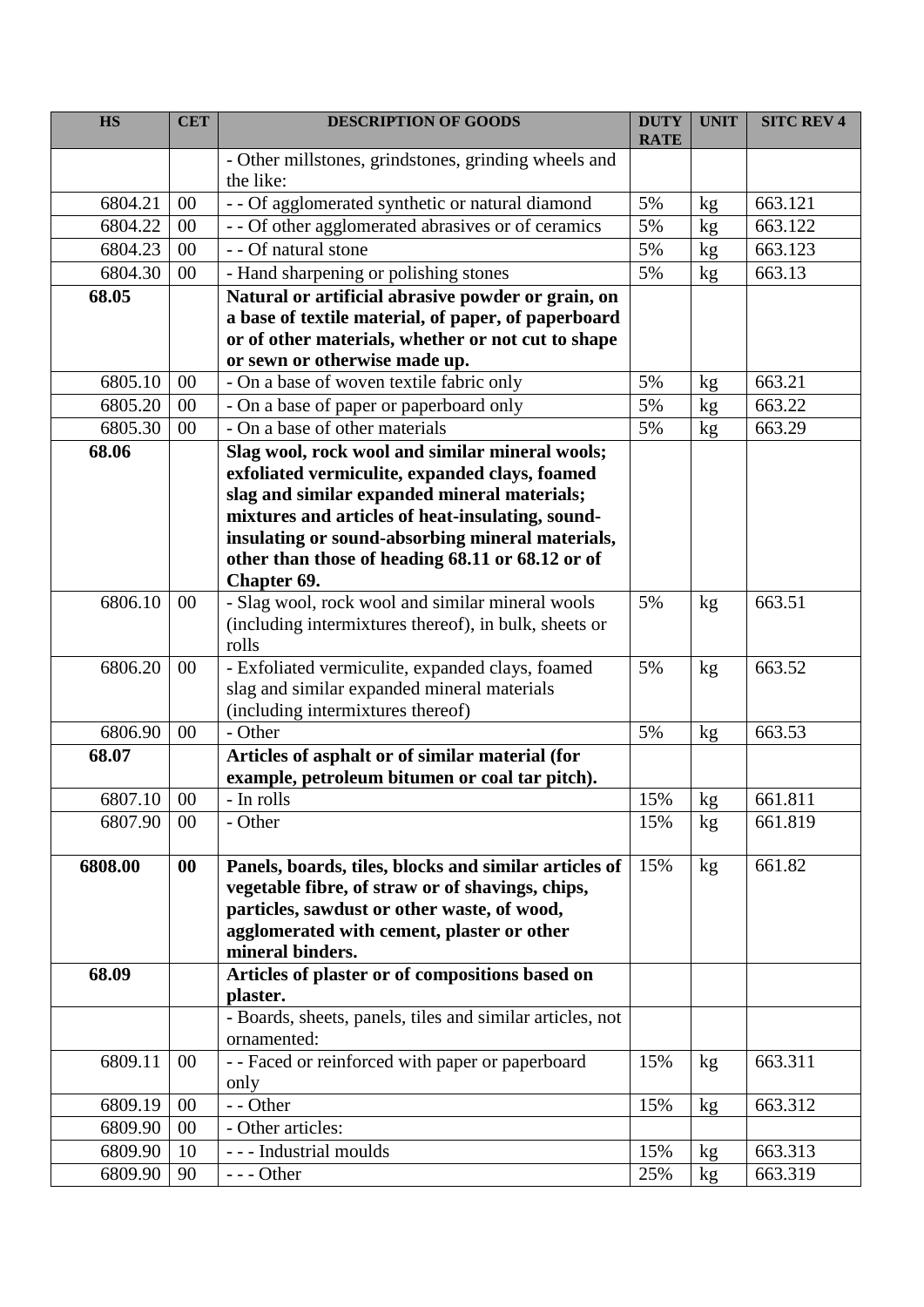| <b>HS</b> | <b>CET</b> | <b>DESCRIPTION OF GOODS</b>                                       | <b>DUTY</b> | <b>UNIT</b> | <b>SITC REV 4</b> |
|-----------|------------|-------------------------------------------------------------------|-------------|-------------|-------------------|
| 68.10     |            | Articles of cement, of concrete or of artificial                  | <b>RATE</b> |             |                   |
|           |            | stone, whether or not reinforced.                                 |             |             |                   |
|           |            | - Tiles, flagstones, bricks and similar articles:                 |             |             |                   |
| 6810.11   | 00         | - - Building blocks and bricks                                    | 15%         | kg          | 663.321           |
| 6810.19   | 00         | - - Other                                                         | 15%         | kg          | 663.329           |
|           |            | - Other articles:                                                 |             |             |                   |
| 6810.91   | $00\,$     | - - Prefabricated structural components for building              | 15%         | kg          | 663.33            |
|           |            | or civil engineering                                              |             |             |                   |
| 6810.99   | $00\,$     | - - Other:                                                        |             |             |                   |
| 6810.99   | 10         | - - - Statues, statuettes, animal figures; vases,                 | 25%         | kg          | 663.341           |
|           |            | flower-pots, architectural and garden ornaments;                  |             |             |                   |
|           |            | bird-baths, fountain basins, tombstones; reservoirs               |             |             |                   |
|           |            | and troughs                                                       |             |             |                   |
| 6810.99   | 20         | - - - Pipes                                                       | 15%         | kg          | 663.342           |
| 6810.99   | 90         | $--$ Other                                                        | 15%         | kg          | 663.349           |
| 68.11     |            | Articles of asbestos-cement, of cellulose fibre-                  |             |             |                   |
|           |            | cement or the like.                                               |             |             |                   |
| 6811.40   | 00         | - Containing asbestos                                             | 5%          | kg          | 661834            |
|           |            | - Not containing asbestos:                                        |             |             |                   |
| 6811.81   | 00         | - - Corrugated sheets                                             | 5%          | kg          | 661.8351          |
| 6811.82   | 00         | - - Other sheets, panels, tiles and similar articles              | 5%          | kg          | 661.8352          |
| 6811.89   | $00\,$     | - - Other articles                                                | 5%          | kg          | 661.8359          |
| 68.12     |            | Fabricated asbestos fibres; mixtures with a basis                 |             |             |                   |
|           |            | of asbestos or with a basis of asbestos and                       |             |             |                   |
|           |            | magnesium carbonate; articles of such mixtures                    |             |             |                   |
|           |            | or of asbestos (for example, thread, woven fabric,                |             |             |                   |
|           |            | clothing, headgear, footwear, gaskets), whether                   |             |             |                   |
|           |            | or not reinforced, other than goods of heading<br>68.11 or 68.13. |             |             |                   |
| 6812.80   | 00         | Of crocidolite                                                    | $5\%$       |             | 663.811           |
|           |            | - Other:                                                          |             | kg          |                   |
| 6812.91   | 00         | - - Clothing, clothing accessories, footwear and                  | 5%          |             | 663.8121          |
|           |            | headgear                                                          |             | kg          |                   |
| 6812.92   | 00         | - - Paper, millboard and felt                                     | 5%          | kg          | 663.8122          |
| 6812.93   | 00         | -- Compressed asbestos fibre jointing, in sheets or               | 5%          | kg          | 663.8123          |
|           |            | rolls                                                             |             |             |                   |
| 6812.99   | 00         | - - Other                                                         | 5%          | kg          | 663.8129          |
| 68.13     |            | Friction material and articles thereof (for                       |             |             |                   |
|           |            | example, sheets, rolls, strips, segments, discs,                  |             |             |                   |
|           |            | washers, pads), not mounted, for brakes, for                      |             |             |                   |
|           |            | clutches or the like, with a basis of asbestos, of                |             |             |                   |
|           |            | other mineral substances or of cellulose, whether                 |             |             |                   |
|           |            | or not combined with textile or other material.                   |             |             |                   |
| 6813.20   | $00\,$     | - Containing asbestos                                             | 15%         | kg          | 663.822           |
|           |            | - Not containing asbestos:                                        |             |             |                   |
| 6813.81   | $00\,$     | - - Brake linings and pads                                        | 15%         | kg          | 663.8231          |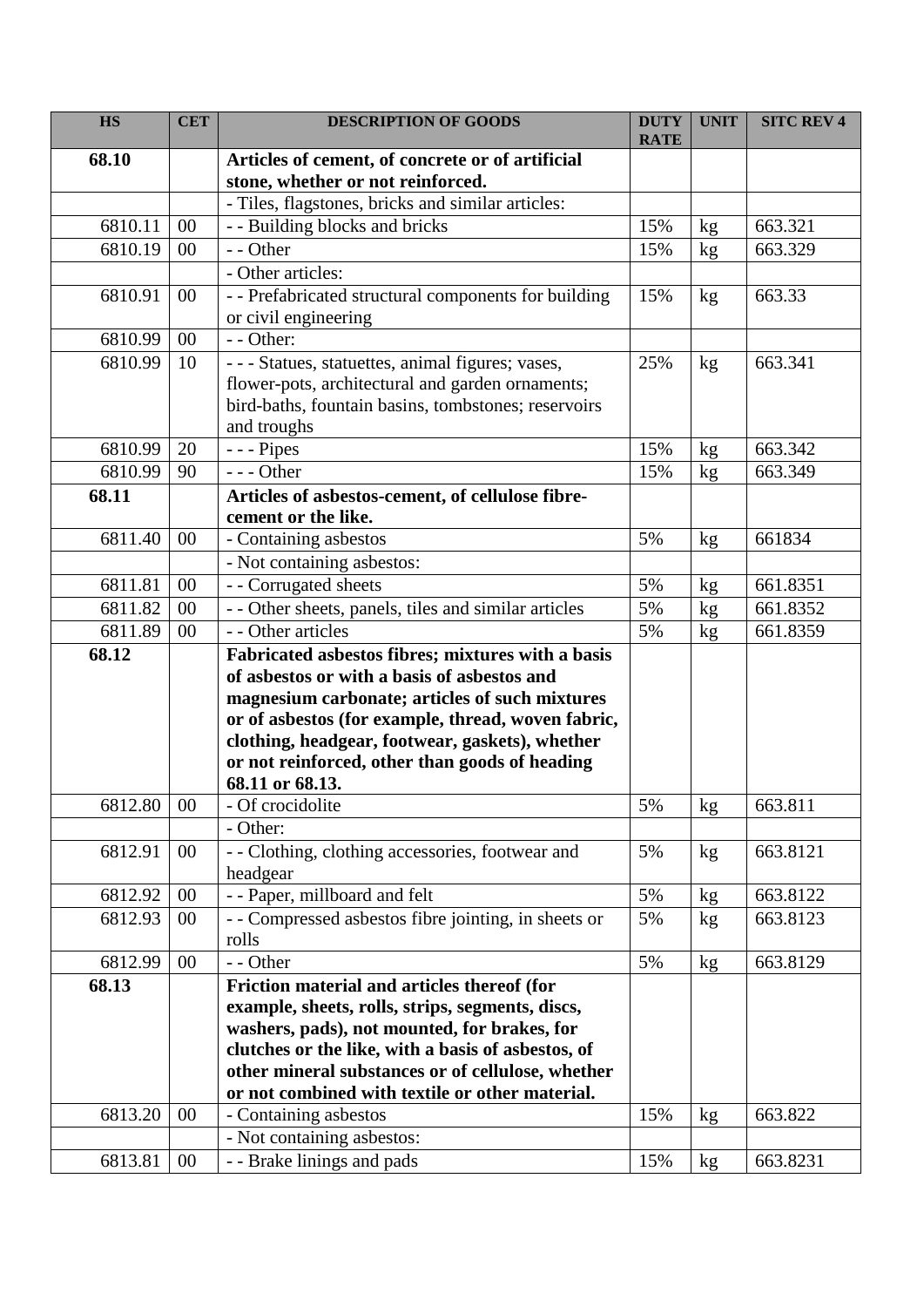| <b>HS</b> | <b>CET</b> | <b>DESCRIPTION OF GOODS</b>                           | <b>DUTY</b> | <b>UNIT</b> | <b>SITC REV 4</b> |
|-----------|------------|-------------------------------------------------------|-------------|-------------|-------------------|
|           |            |                                                       | <b>RATE</b> |             |                   |
| 6813.89   | 00         | - - Other                                             | 5%          | kg          | 663.8239          |
| 68.14     |            | Worked mica and articles of mica, including           |             |             |                   |
|           |            | agglomerated or reconstituted mica, whether or        |             |             |                   |
|           |            | not on a support of paper, paperboard or other        |             |             |                   |
|           |            | materials.                                            |             |             |                   |
| 6814.10   | $00\,$     | - Plates, sheets and strips of agglomerated or        | 5%          | kg          | 663.351           |
|           |            | reconstituted mica, whether or not on a support       |             |             |                   |
| 6814.90   | $00\,$     | - Other                                               | 5%          | kg          | 663.359           |
|           |            |                                                       |             |             |                   |
|           |            |                                                       |             |             |                   |
|           |            |                                                       |             |             |                   |
| 68.15     |            | Articles of stone or of other mineral substances      |             |             |                   |
|           |            | (including carbon fibres, articles of carbon fibres   |             |             |                   |
|           |            | and articles of peat), not elsewhere specified or     |             |             |                   |
|           |            | included.                                             |             |             |                   |
| 6815.10   | $00\,$     | - Non-electrical articles of graphite or other carbon | 5%          | kg          | 663.36            |
| 6815.20   | $00\,$     | - Articles of peat                                    | 5%          | kg          | 663.37            |
|           |            | - Other articles:                                     |             |             |                   |
| 6815.91   | 00         | - - Containing magnesite, dolomite or chromite        | 5%          | kg          | 663.38            |
| 6815.99   | 00         | - - Other                                             | 5%          | kg          | 663.39            |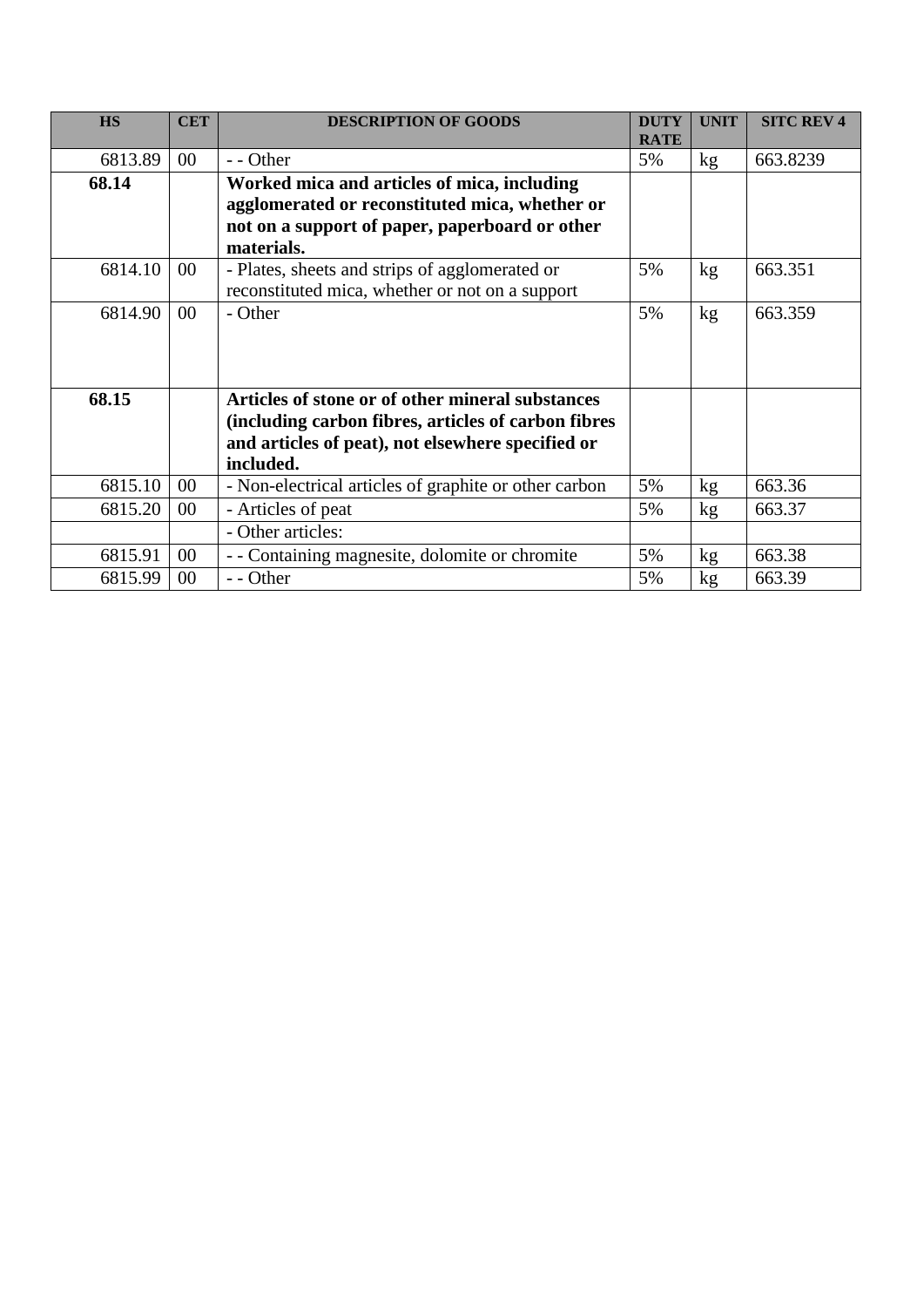# **CHAPTER 69**

# **CERAMIC PRODUCTS**

### **Notes.**

- 1. This Chapter applies only to ceramic products which have been fired after shaping. Headings 69.04 to 69.14 apply only to such products other than those classifiable in headings 69.01 to 69.03.
- 2. This Chapter does not cover:
	- (a) Products of heading 28.44;
	- (b) Articles of heading 68.04;
	- (c) Articles of Chapter 71 (for example, imitation jewellery);
	- (d) Cermets of heading 81.13;
	- (e) Articles of Chapter 82;
	- (f) Electrical insulators (heading 85.46) or fittings of insulating material of heading 85.47;
	- (g) Artificial teeth (heading 90.21);
	- (h) Articles of Chapter 91 (for example, clocks and clock cases);
	- (ij) Articles of Chapter 94 (for example, furniture, lamps and lighting fittings, prefabricated buildings);
	- (k) Articles of Chapter 95 (for example, toys, games and sports requisites);
	- (l) Articles of heading 96.06 (for example, buttons) or of heading 96.14 (for example, smoking pipes); or
	- (m) Articles of Chapter 97 (for example, works of art).

# **Additional CARICOM Guideline:**

Complete lavatory sets refers to permanent fixtures comprising a lavatory bowl and tank whether or not equipped with their fittings.

| $_{\rm HS}$<br>$\cap$ $\Box$ $\top$<br><b>DESCRIPTION OF GOODS</b><br>UD 1 | <b>DUTY</b><br><b>RATE</b> | UNIT | SITC<br><b>REV4</b> |
|----------------------------------------------------------------------------|----------------------------|------|---------------------|
|----------------------------------------------------------------------------|----------------------------|------|---------------------|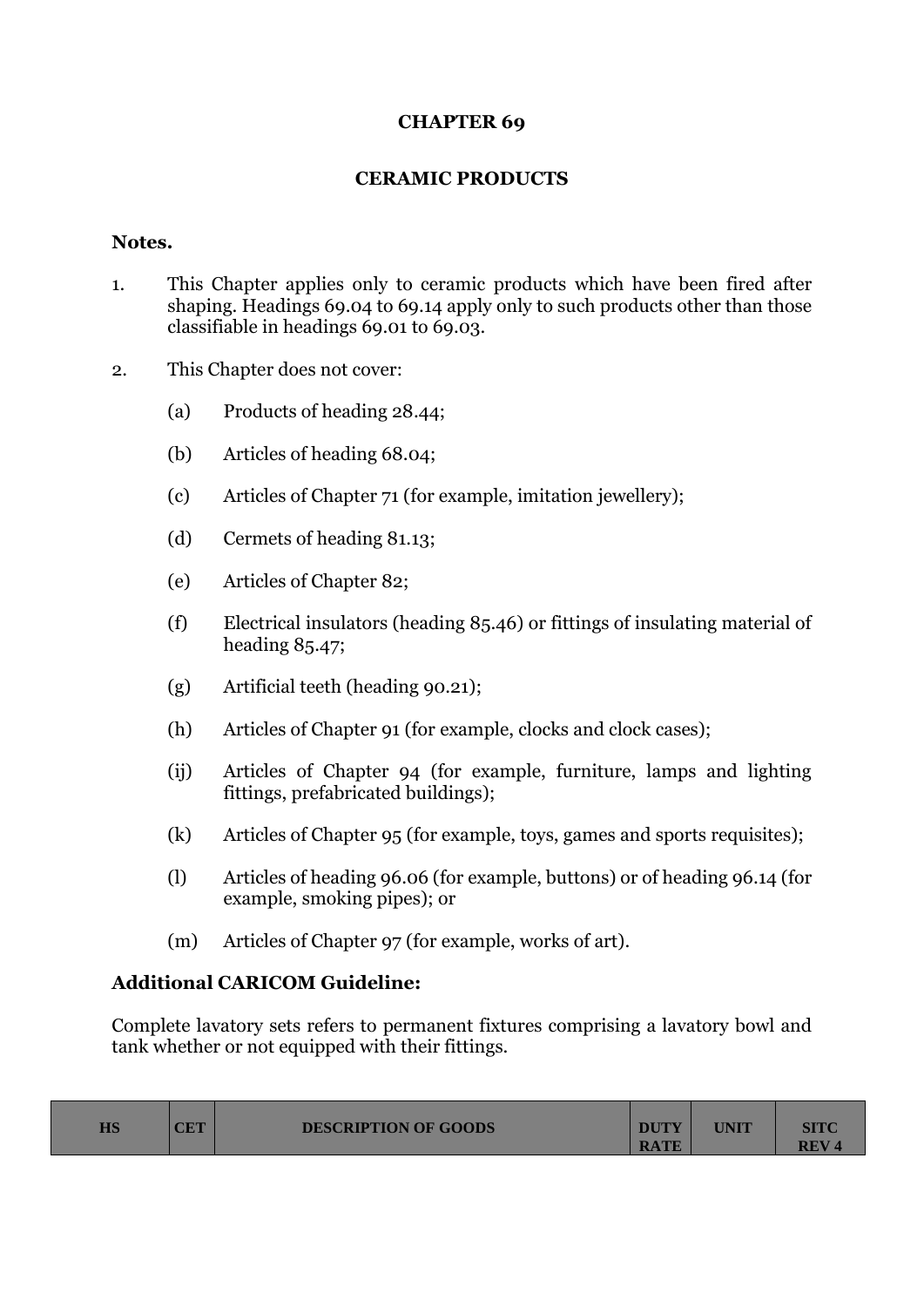|         |        | <b>I - GOODS OF SILICEOUS FOSSIL MEALS</b>                                         |     |    |         |
|---------|--------|------------------------------------------------------------------------------------|-----|----|---------|
|         |        | OR OF SIMILAR SILICEOUS EARTHS, AND<br><b>REFRACTORY GOODS</b>                     |     |    |         |
| 6901.00 | 00     | Bricks, blocks, tiles and other ceramic goods of                                   | 5%  | kg | 662.31  |
|         |        | siliceous fossil meals (for example, kieselguhr,                                   |     |    |         |
|         |        | tripolite or diatomite) or of similar siliceous                                    |     |    |         |
|         |        | earths.                                                                            |     |    |         |
| 69.02   |        | Refractory bricks, blocks, tiles and similar                                       |     |    |         |
|         |        | refractory ceramic constructional goods, other                                     |     |    |         |
|         |        | than those of siliceous fossil meals or similar                                    |     |    |         |
|         |        | siliceous earths.                                                                  |     |    |         |
| 6902.10 | $00\,$ | - Containing by weight, singly or together, more than                              |     |    |         |
|         |        | 50% of the elements Mg, Ca or Cr, expressed as                                     |     |    |         |
|         |        | MgO, CaO or Cr203:                                                                 |     |    |         |
| 6902.10 | 10     | - - - Refractory bricks                                                            | 5%  | kg | 662.321 |
| 6902.10 | 90     | $--$ Other                                                                         | 5%  | kg | 662.322 |
| 6902.20 | $00\,$ | - Containing by weight more than 50% of alumina                                    |     |    |         |
|         |        | $(A12O3)$ , of silica $(SiO2)$ or of a mixture or                                  |     |    |         |
|         |        | compound of these products:                                                        |     |    |         |
| 6902.20 | 10     | - - - Refractory bricks                                                            | 5%  | kg | 662.323 |
| 6902.20 | 90     | $--$ Other                                                                         | 5%  | kg | 662.324 |
| 6902.90 | $00\,$ | - Other                                                                            | 5%  | kg | 662.329 |
| 69.03   |        | Other refractory ceramic goods (for example,                                       |     |    |         |
|         |        | retorts, crucibles, muffles, nozzles, plugs,                                       |     |    |         |
|         |        | supports, cupels, tubes, pipes, sheaths and rods),                                 |     |    |         |
|         |        | other than those of siliceous fossil meals or of                                   |     |    |         |
|         |        | similar siliceous earths.                                                          |     |    |         |
| 6903.10 | $00\,$ | - Containing by weight more than 50% of graphite or                                | 5%  | kg | 663.71  |
|         |        | other carbon or of a mixture of these products                                     |     |    |         |
| 6903.20 | $00\,$ | - Containing by weight more than 50% of alumina                                    | 5%  | kg | 663.72  |
|         |        | (A12O3) or of a mixture or compound of alumina                                     |     |    |         |
|         |        | and of silica (SiO2)                                                               |     |    |         |
| 6903.90 | $00\,$ | - Other                                                                            | 5%  | kg | 663.79  |
|         |        | <b>II - OTHER CERAMIC PRODUCTS</b>                                                 |     |    |         |
| 69.04   |        | Ceramic building bricks, flooring blocks, support<br>or filler tiles and the like. |     |    |         |
| 6904.10 | $00\,$ | - Building bricks                                                                  | 15% | kg | 662.411 |
| 6904.90 | $00\,$ | - Other:                                                                           |     |    |         |
| 6904.90 | 10     | $--$ Tiles                                                                         | 15% | kg | 662.412 |
| 6904.90 | 90     | $\overline{-}$ - - Other                                                           | 15% | kg | 662.419 |
|         |        |                                                                                    |     |    |         |
| 69.05   |        | Roofing tiles, chimney-pots, cowls, chimney liners,                                |     |    |         |
|         |        | architectural ornaments and other ceramic                                          |     |    |         |
|         |        | constructional goods.                                                              |     |    |         |
| 6905.10 | $00\,$ | - Roofing tiles                                                                    | 15% | kg | 662.421 |
| 6905.90 | $00\,$ | - Other                                                                            | 15% | kg | 662.429 |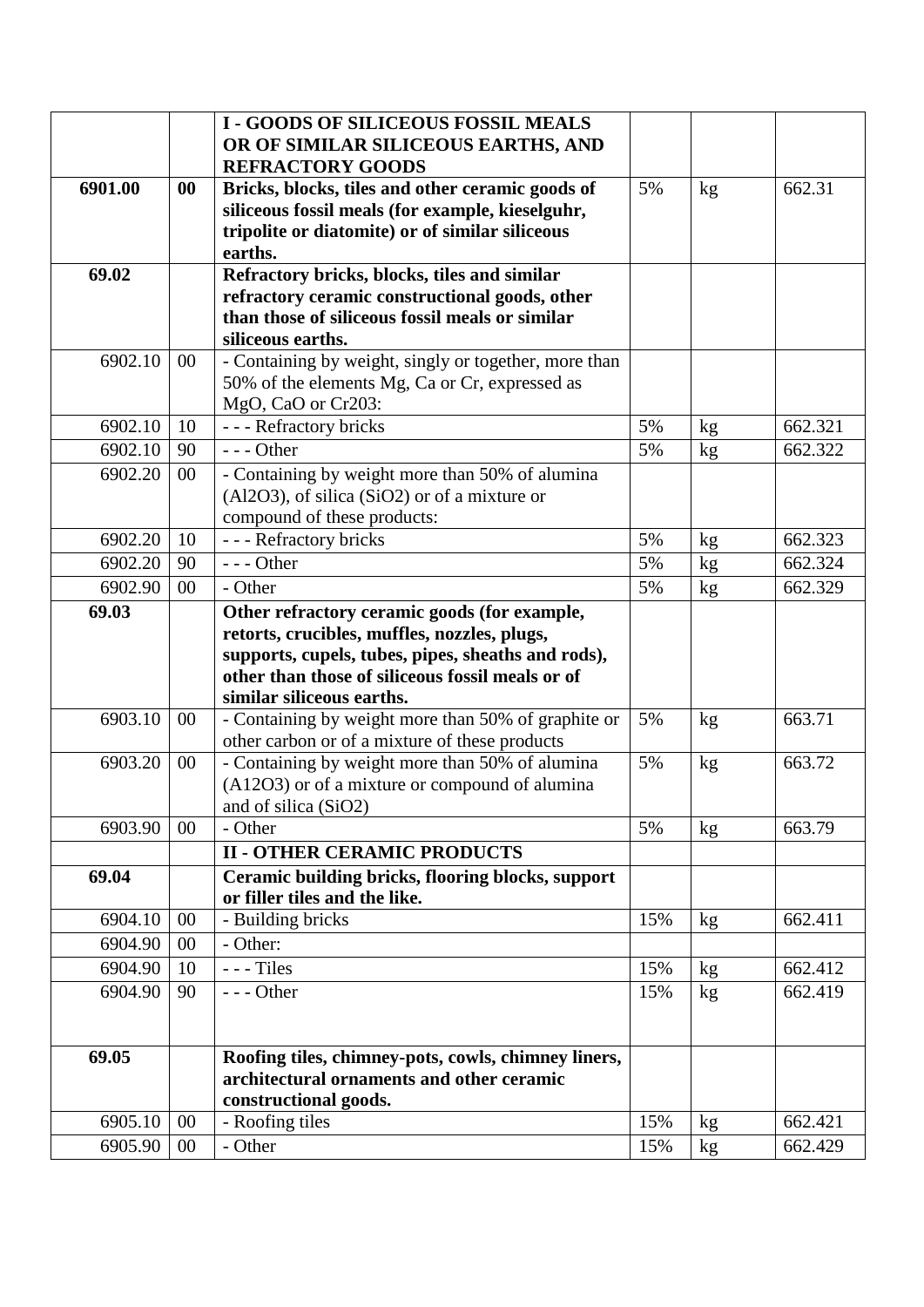| 6906.00 | $\bf{00}$ | Ceramic pipes, conduits, guttering and pipe                                            | 15%  | kg                     | 662.43  |
|---------|-----------|----------------------------------------------------------------------------------------|------|------------------------|---------|
|         |           | fittings.                                                                              |      |                        |         |
| 69.07   |           | Ceramic flags and paving, hearth or wall tiles;                                        |      |                        |         |
|         |           | ceramic mosaic cubes and the like, whether or not<br>on a backing; finishing ceramics. |      |                        |         |
|         |           | - Flags and paving, hearth or wall tiles, other than                                   |      |                        |         |
|         |           | those of subheadings 6907.30 and 6907.40:                                              |      |                        |         |
| 6907.21 | $00\,$    | - - Of a water absorption coefficient by weight not                                    | 20%  | kg $\&$ m <sup>2</sup> | 662.451 |
|         |           | exceeding 0.5%                                                                         |      |                        |         |
| 6907.22 | $00\,$    | - - Of a water absorption coefficient by weight                                        |      |                        |         |
|         |           | exceeding 0.5% but not exceeding 10%:                                                  |      |                        |         |
| 6907.22 | 10        | - - - Clay tiles                                                                       | 15%  | kg & u                 | 662.452 |
| 6907.22 | 90        | $- -$ Other tiles                                                                      | 15%  | kg & u                 | 662.453 |
| 6907.23 | $00\,$    | - - Of a water absorption coefficient by weight                                        |      |                        |         |
|         |           | exceeding 10%:                                                                         |      |                        |         |
| 6907.23 | 10        | - - - Clay tiles                                                                       | 15%  | kg & u                 | 662.454 |
| 6907.23 | 90        | --- Other tiles                                                                        | 15%  | kg & u                 | 662.455 |
| 6907.30 | $00\,$    | - Mosaic cubes and the like, other than those of                                       | 5%   | kg & u                 | 662.456 |
|         |           | subheading 6907.40                                                                     |      |                        |         |
| 6907.40 | $00\,$    | - Finishing ceramics                                                                   | 5%   | kg & u                 | 662.457 |
| 69.08   |           | [Deleted]                                                                              |      |                        |         |
| 69.09   |           | Ceramic wares for laboratory, chemical or other                                        |      |                        |         |
|         |           | technical uses; ceramic troughs, tubs and similar                                      |      |                        |         |
|         |           | receptacles of a kind used in agriculture; ceramic                                     |      |                        |         |
|         |           | pots, jars and similar articles of a kind used for                                     |      |                        |         |
|         |           | the conveyance or packing of goods.                                                    |      |                        |         |
|         |           | - Ceramic wares for laboratory, chemical or other                                      |      |                        |         |
|         |           | technical uses:                                                                        |      |                        |         |
| 6909.11 | $00\,$    | - - Of porcelain or china                                                              | Free | kg                     | 663.911 |
| 6909.12 | 00        | - - Articles having a hardness equivalent to 9 or more                                 | Free | kg                     | 663.912 |
|         |           | on the Mohs scale                                                                      |      |                        |         |
| 6909.19 | $00\,$    | - - Other                                                                              | Free | kg                     | 663.913 |
| 6909.90 | $00\,$    | - Other                                                                                | Free | kg                     | 663.919 |
| 69.10   |           | Ceramic sinks, wash basins, wash basin pedestals,                                      |      |                        |         |
|         |           | baths, bidets, water closet pans, flushing cisterns,                                   |      |                        |         |
|         |           | urinals and similar sanitary fixtures.                                                 |      |                        |         |
| 6910.10 | $00\,$    | - Of porcelain or china:                                                               |      |                        |         |
| 6910.10 | 10        | $--$ Sinks                                                                             | 20%  | kg & u                 | 812.211 |
| 6910.10 | 20        | - - - Wash basins and wash basin pedestals                                             | 20%  | kg & u                 | 812.212 |
| 6910.10 | 30        | $--$ Baths                                                                             | 20%  | kg & u                 | 812.213 |
| 6910.10 | 40        | --- Bidets                                                                             | 20%  | kg & u                 | 812.214 |
| 6910.10 | 50        | --- Water closet pans (lavatory bowls)                                                 | 20%  | kg & u                 | 812.215 |
| 6910.10 | 60        | - - - Flushing cisterns (tanks)                                                        | 20%  | kg & u                 | 812.216 |
| 6910.10 | 70        | --- Urinals                                                                            | 20%  | kg & u                 | 812.217 |
| 6910.10 | 80        |                                                                                        | 20%  |                        |         |
|         |           | --- Complete lavatory sets                                                             |      | kg & u                 | 812.218 |
| 6910.10 | 90        | $--$ Other                                                                             | 20%  | kg & u                 | 812.219 |
| 6910.90 | $00\,$    | - Other                                                                                | 20%  | kg & u                 | 812.29  |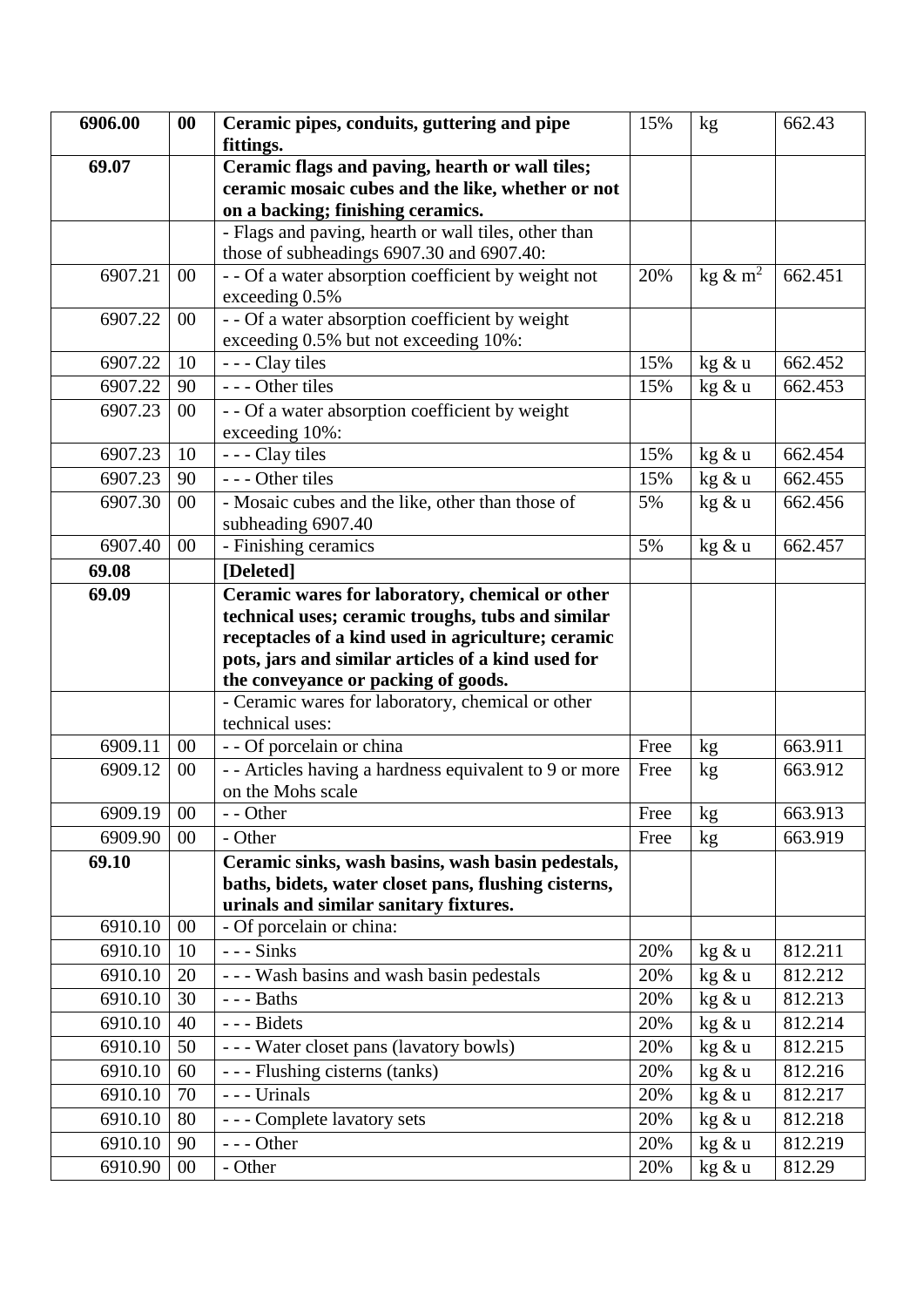| 69.11   |           | Tableware, kitchenware, other household articles      |     |    |         |
|---------|-----------|-------------------------------------------------------|-----|----|---------|
|         |           | and toilet articles, of porcelain or china.           |     |    |         |
| 6911.10 | $00\,$    | - Tableware and kitchenware:                          |     |    |         |
| 6911.10 | 10        | - - - Tableware                                       | 25% | kg | 666.111 |
| 6911.10 | 20        | - - - Kitchenware                                     | 25% | kg | 666.112 |
| 6911.90 | $00\,$    | - Other                                               | 25% | kg | 666.12  |
| 6912.00 | $\bf{00}$ | Ceramic tableware, kitchenware, other household       |     |    |         |
|         |           | articles and toilet articles, other than of porcelain |     |    |         |
|         |           | or china.                                             |     |    |         |
| 6912.00 | 10        | - - - Tableware and kitchenware                       | 25% | kg | 666.131 |
| 6912.00 | 90        | $--$ Other                                            | 25% | kg | 666.139 |
| 69.13   |           | Statuettes and other ornamental ceramic articles.     |     |    |         |
| 6913.10 | $00\,$    | - Of porcelain or china                               | 25% | kg | 666.21  |
| 6913.90 | $00\,$    | - Other                                               | 25% | kg | 666.29  |
| 69.14   |           | Other ceramic articles.                               |     |    |         |
| 6914.10 | $00\,$    | - Of porcelain or china                               | 25% | kg | 663.991 |
| 6914.90 | $00\,$    | - Other                                               | 25% | kg | 663.999 |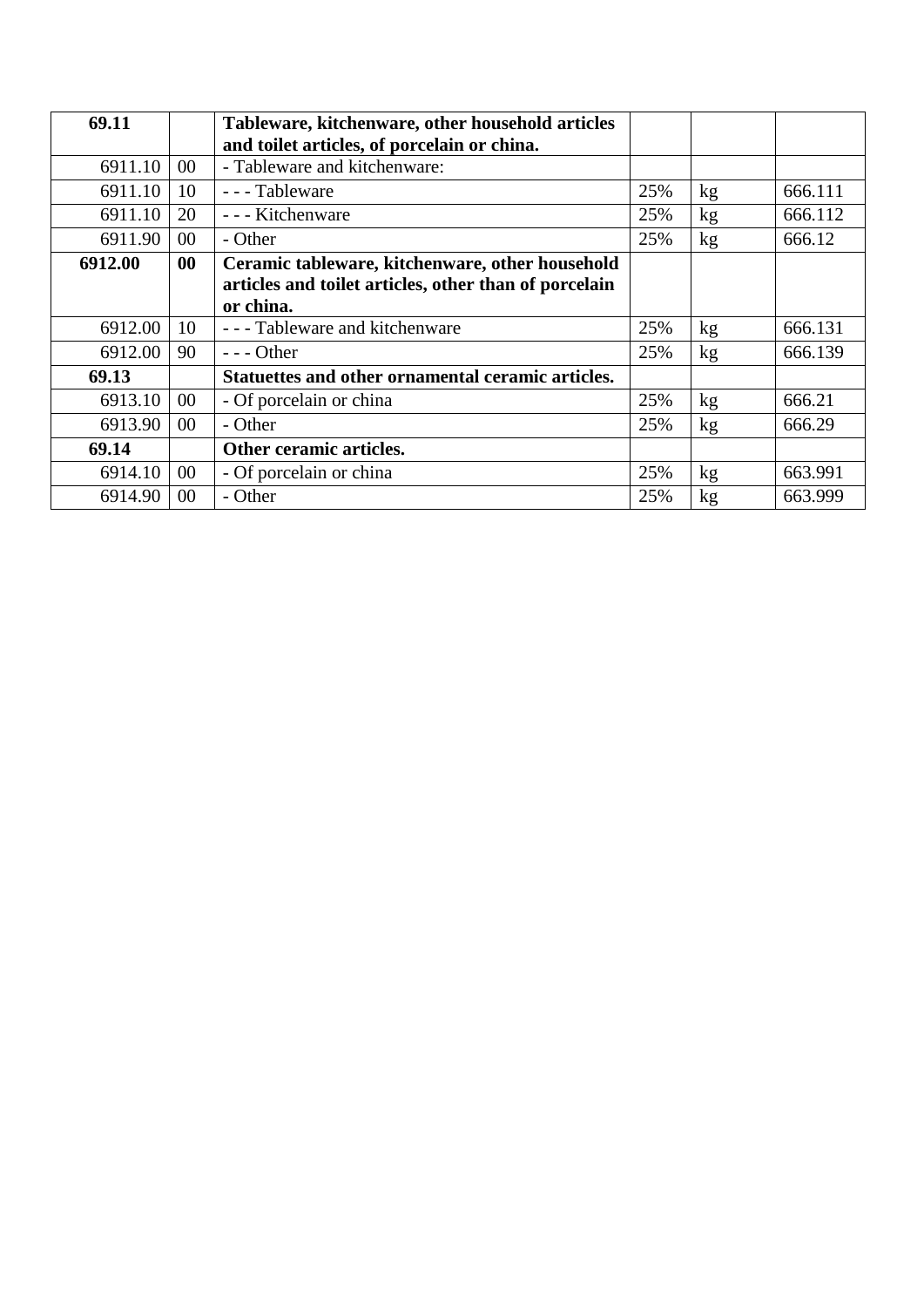## **CHAPTER 70**

## **GLASS AND GLASSWARE**

#### **Notes.**

- 1. This Chapter does not cover:
	- (a) Goods of heading 32.07 (for example, vitrifiable enamels and glazes, glass frit, other glass in the form of powder, granules or flakes);
	- (b) Articles of Chapter 71 (for example, imitation jewellery);
	- (c) Optical fibre cables of heading 85.44, electrical insulators (heading 85.46) or fittings of insulating material of heading 85.47;
	- (d) Optical fibres, optically worked optical elements, hypodermic syringes, artificial eyes, thermometers, barometers, hydrometers or other articles of Chapter 90;
	- (e) Lamps or lighting fittings, illuminated signs, illuminated name-plates or the like, having a permanently fixed light source, or parts thereof of heading 94.05;
	- (f) Toys, games, sports requisites, Christmas tree ornaments or other articles of Chapter 95 (excluding glass eyes without mechanisms for dolls or for other articles of Chapter 95); or
	- (g) Buttons, fitted vacuum flasks, scent or similar sprays or other articles of Chapter 96.
- 2. For the purposes of headings 70.03, 70.04 and 70.05:
	- (a) glass is not regarded as "worked" by reason of any process it has undergone before annealing;
	- (b) cutting to shape does not affect the classification of glass in sheets;
	- (c) the expression "absorbent, reflecting or non-reflecting layer" means a microscopically thin coating of metal or of a chemical compound (for example, metal oxide) which absorbs, for example, infra-red light or improves the reflecting qualities of the glass while still allowing it to retain a degree of transparency or translucency; or which prevents light from being reflected on the surface of the glass.
- 3. The products referred to in heading 70.06 remain classified in that heading whether or not they have the character of articles.
- 4. For the purposes of heading 70.19, the expression "glass wool" means: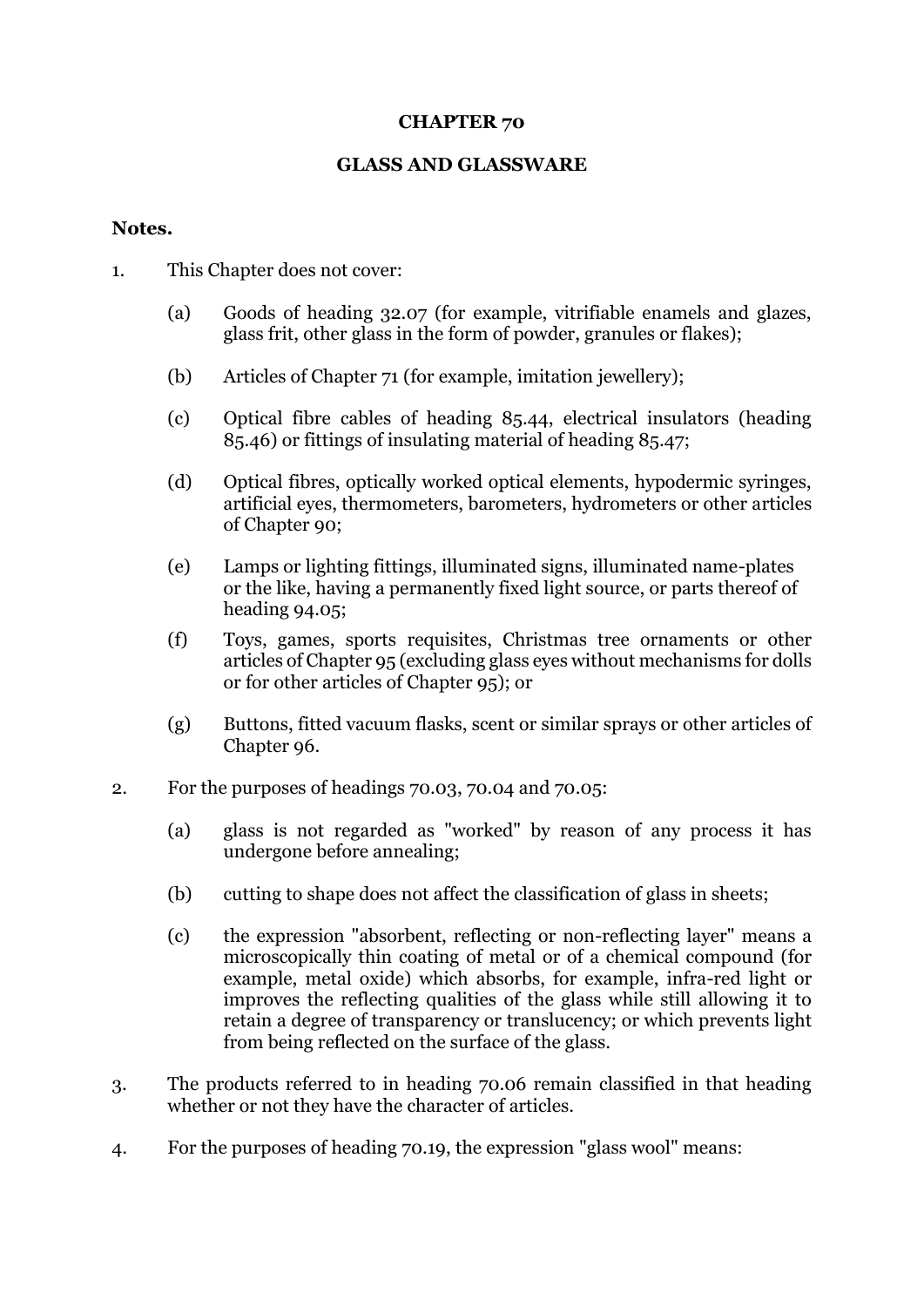- (a) Mineral wools with a silica  $(SiO<sub>2</sub>)$  content not less than 60% by weight;
- (b) Mineral wools with a silica  $(SiO<sub>2</sub>)$  content less than 60% but with an alkaline oxide ( $K_2O$  or  $Na_2O$ ) content exceeding 5% by weight or a boric oxide  $(B_2O_3)$  content exceeding 2% by weight.

Mineral wools which do not comply with the above specifications fall in heading 68.06.

5. Throughout the Nomenclature, the expression "glass" includes fused quartz and other fused silica.

# **Subheading Note.**

1. For the purposes of subheadings 7013.22, 7013.33, 7013.41 and 7013.91, the expression "lead crystal" means only glass having a minimum lead monoxide (PbO) content by weight of 24%.

| <b>HS</b> | CET | <b>DESCRIPTION OF GOODS</b>                         | <b>DUTY</b><br><b>RATE</b> | <b>UNIT</b> | <b>SITC</b><br><b>REV4</b> |
|-----------|-----|-----------------------------------------------------|----------------------------|-------------|----------------------------|
| 70.01     |     | Cullet and other waste and scrap of glass; glass in |                            |             |                            |
|           |     | the mass.                                           |                            |             |                            |
| 7001.00   | 10  | - - - Fragments and chippings                       | 5%                         | kg          | 664.111                    |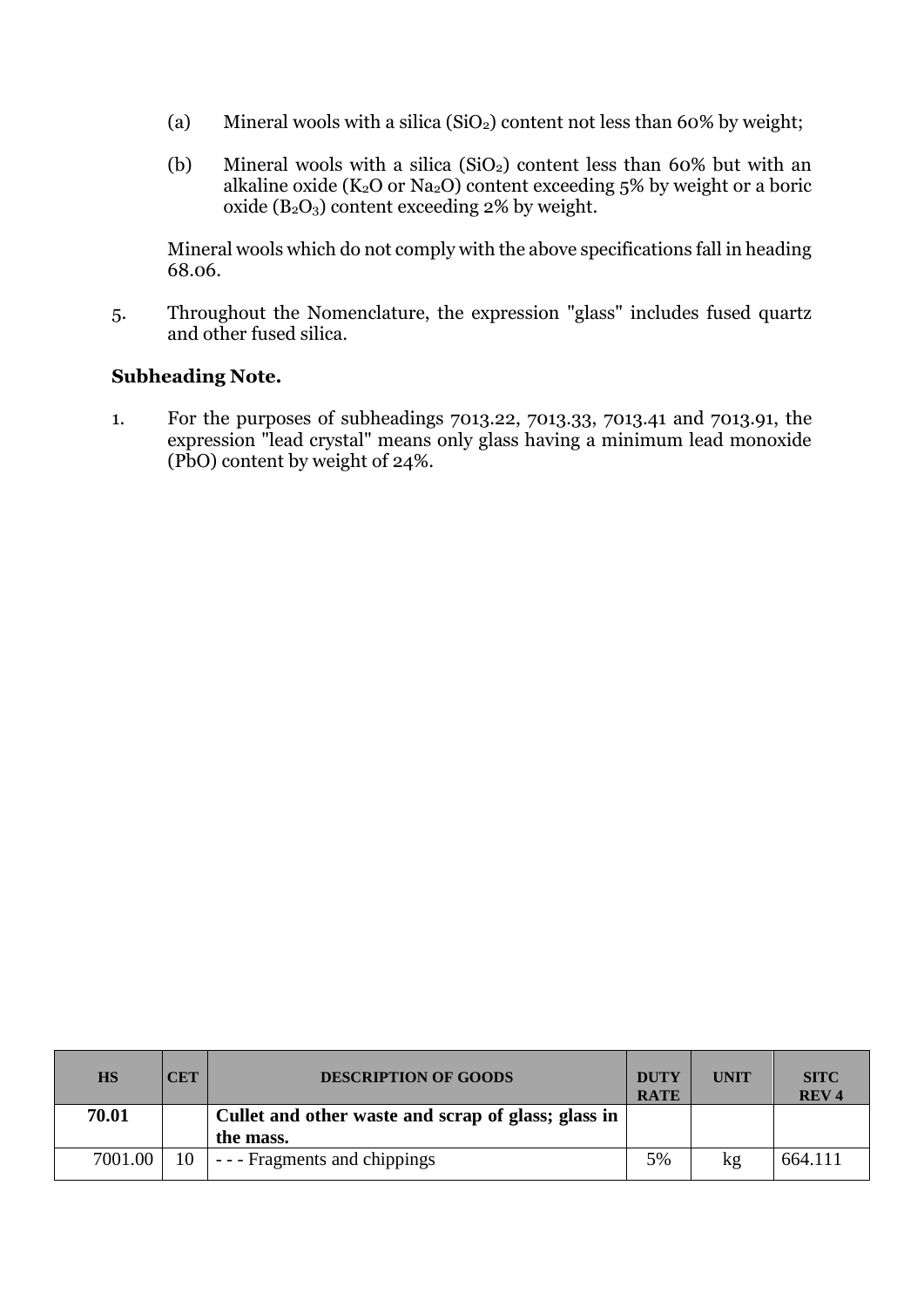| <b>HS</b>        | <b>CET</b> | <b>DESCRIPTION OF GOODS</b>                                                                                                                                                        | <b>DUTY</b><br><b>RATE</b> | <b>UNIT</b>                         | <b>SITC</b><br><b>REV4</b> |
|------------------|------------|------------------------------------------------------------------------------------------------------------------------------------------------------------------------------------|----------------------------|-------------------------------------|----------------------------|
| 7001.00          | 90         | $--$ Other                                                                                                                                                                         | 5%                         | kg                                  | 664.112                    |
| 70.02            |            | Glass in balls (other than microspheres of heading<br>70.18), rods or tubes, unworked.                                                                                             |                            |                                     |                            |
| 7002.10          | 00         | - Balls                                                                                                                                                                            | 5%                         | kg                                  | 664.121                    |
| 7002.20          | 00         | - Rods                                                                                                                                                                             | 5%                         | kg                                  | 664.122                    |
|                  |            | - Tubes:                                                                                                                                                                           |                            |                                     |                            |
| 7002.31          | 00         | - - Of fused quartz or other fused silica                                                                                                                                          | 5%                         | kg                                  | 664.123                    |
| 7002.32          | $00\,$     | - - Of other glass having a linear coefficient of<br>expansion not exceeding $5 \times 10^{-6}$ per Kelvin<br>within a temperature range of 0°C to 300°C                           | 5%                         | kg                                  | 664.124                    |
| 7002.39          | 00         | - - Other                                                                                                                                                                          | 5%                         | $\mathbf{kg}$                       | 664.129                    |
| 70.03            |            | Cast glass and rolled glass, in sheets or profiles,<br>whether or not having an absorbent, reflecting or<br>non-reflecting layer, but not otherwise worked.<br>- Non-wired sheets: |                            |                                     |                            |
| 7003.12          | $00\,$     | - - Coloured throughout the mass (body tinted),<br>opacified, flashed or having an absorbent,<br>reflecting or non-reflecting layer                                                | 5%                         | kg& $m^2$                           | 664.511                    |
| 7003.19          | 00         | - - Other                                                                                                                                                                          | 5%                         | kg & $m^2$                          | 664.519                    |
| 7003.20          | 00         | - Wired sheets                                                                                                                                                                     | 5%                         | $\text{kg} \& \text{m}^2$           | 664.52                     |
| 7003.30          | 00         | - Profiles                                                                                                                                                                         | 5%                         | $\overline{\text{kg }\&\text{m}^2}$ | 664.53                     |
| 70.04<br>7004.20 |            | Drawn glass and blown glass, in sheets, whether or<br>not having an absorbent, reflecting or non-<br>reflecting layer, but not otherwise worked.                                   |                            | kg & m <sup>2</sup>                 | 664.31                     |
|                  | 00         | - Glass, coloured throughout the mass (body tinted),<br>opacified, flashed or having an absorbent,<br>reflecting or non-reflecting layer                                           | 5%                         |                                     |                            |
| 7004.90          | 00         | - Other glass                                                                                                                                                                      | 5%                         | kg $\&$ m <sup>2</sup>              | 664.39                     |
| 70.05            |            | Float glass and surface ground or polished glass, in<br>sheets, whether or not having an absorbent,<br>reflecting or non-reflecting layer, but not otherwise<br>worked.            |                            |                                     |                            |
| 7005.10          | 00         | - Non-wired glass, having an absorbent, reflecting or<br>non-reflecting layer                                                                                                      | 5%                         | kg $\&$ m <sup>2</sup>              | 664.411                    |
|                  |            | - Other non-wired glass:                                                                                                                                                           |                            |                                     |                            |
| 7005.21          | 00         | - - Coloured throughout the mass (body tinted),<br>opacified, flashed or merely surface ground                                                                                     | 5%                         | kg $\&$ m <sup>2</sup>              | 664.412                    |
| 7005.29          | 00         | - - Other                                                                                                                                                                          | 5%                         | kg $\&$ m <sup>2</sup>              | 664.419                    |
| 7005.30          | 00         | - Wired glass                                                                                                                                                                      | 5%                         | kg $\&$ m <sup>2</sup>              | 664.42                     |
| 7006.00          | 00         | Glass of heading 70.03, 70.04 or 70.05, bent, edge-<br>worked, engraved, drilled, enamelled or otherwise<br>worked, but not framed or fitted with other<br>materials.              | 5%                         | kg                                  | 664.91                     |
| 70.07            |            | Safety glass, consisting of toughened (tempered) or<br>laminated glass.                                                                                                            |                            |                                     |                            |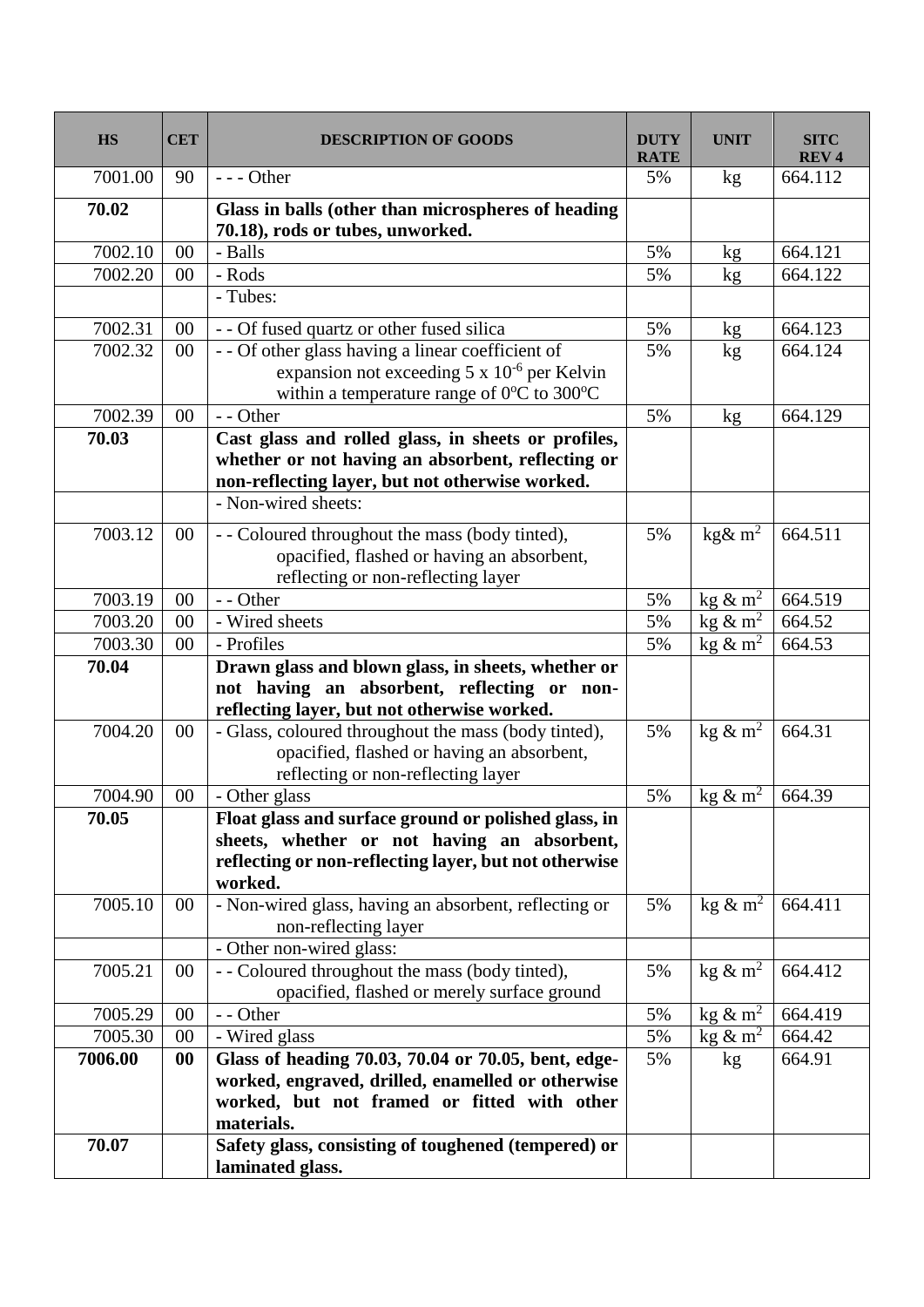| <b>HS</b> | <b>CET</b> | <b>DESCRIPTION OF GOODS</b>                                                                                                                                                                                                   | <b>DUTY</b><br><b>RATE</b> | <b>UNIT</b>                                | <b>SITC</b><br><b>REV4</b> |
|-----------|------------|-------------------------------------------------------------------------------------------------------------------------------------------------------------------------------------------------------------------------------|----------------------------|--------------------------------------------|----------------------------|
|           |            | - Toughened (tempered) safety glass:                                                                                                                                                                                          |                            |                                            |                            |
| 7007.11   | $00\,$     | -- Of size and shape suitable for incorporation in<br>vehicles, aircraft, spacecraft or vessels:                                                                                                                              |                            |                                            |                            |
| 7007.11   | 10         | --- Motor car windscreens                                                                                                                                                                                                     | 25%                        | kg                                         | 664.711                    |
| 7007.11   | 90         | $--$ Other                                                                                                                                                                                                                    | 5%                         | kg                                         | 664.712                    |
| 7007.19   | $00\,$     | - - Other                                                                                                                                                                                                                     | 5%                         | $\overline{\text{kg}}\text{\&} \text{m}^2$ | 664.719                    |
|           |            | - Laminated safety glass:                                                                                                                                                                                                     |                            |                                            |                            |
| 7007.21   | $00\,$     | - - Of size and shape suitable for incorporation in<br>vehicles, aircraft, spacecraft or vessels:                                                                                                                             |                            |                                            |                            |
| 7007.21   | 10         | --- Motor car windscreens                                                                                                                                                                                                     | 25%                        | kg                                         | 664.721                    |
| 7007.21   | 90         | $--$ Other                                                                                                                                                                                                                    | 5%                         | kg                                         | 664.722                    |
| 7007.29   | 00         | - - Other                                                                                                                                                                                                                     | 5%                         | kg                                         | 664.729                    |
| 7008.00   | 00         | Multiple-walled insulating units of glass.                                                                                                                                                                                    | 5%                         | kg                                         | 664.92                     |
| 70.09     |            | Glass mirrors, whether or not framed, including<br>rear-view mirrors.                                                                                                                                                         |                            |                                            |                            |
| 7009.10   | 00         | - Rear-view mirrors for vehicles                                                                                                                                                                                              | 25%                        | kg                                         | 664.81                     |
|           |            | - Other:                                                                                                                                                                                                                      |                            |                                            |                            |
| 7009.91   | 00         | - - Unframed                                                                                                                                                                                                                  | 15%                        | kg                                         | 664.891                    |
| 7009.92   | 00         | - - Framed                                                                                                                                                                                                                    | 5%                         | kg                                         | 664.892                    |
| 70.10     |            | Carboys, bottles, flasks, jars, pots, phials, ampoules<br>and other containers, of glass, of a kind used for the<br>conveyance or packing of goods; preserving jars of<br>glass; stoppers, lids and other closures, of glass. |                            |                                            |                            |
| 7010.10   | 00         | - Ampoules                                                                                                                                                                                                                    | Free                       | kg&u                                       | 665.92                     |
| 7010.20   | $00\,$     | - Stoppers, lids and other closures                                                                                                                                                                                           | Free                       | kg&u                                       | 665.111                    |
| 7010.90   | $00\,$     | - Other:                                                                                                                                                                                                                      |                            |                                            |                            |
| 7010.90   | 10         | --- Bottles for soft drinks, beers, wines and spirits                                                                                                                                                                         | 15%                        | kg&u                                       | 665.1191                   |
| 7010.90   | 90         | $--$ Other                                                                                                                                                                                                                    | Free                       | kg&u                                       | 665.1199                   |
| 70.11     |            | Glass envelopes (including bulbs and tubes), open,<br>and glass parts thereof, without fittings, for electric<br>lamps, cathode-ray tubes or the like.                                                                        |                            |                                            |                            |
| 7011.10   | 00         | - For electric lighting                                                                                                                                                                                                       | 5%                         | kg                                         | 664.931                    |
| 7011.20   | 00         | - For cathode-ray tubes                                                                                                                                                                                                       | 5%                         | kg                                         | 664.932                    |
| 7011.90   | 00         | - Other                                                                                                                                                                                                                       | 5%                         | kg                                         | 664.939                    |
| [70.12]   |            | <b>Deleted</b>                                                                                                                                                                                                                |                            |                                            |                            |
| 70.13     |            | Glassware of a kind used for table, kitchen, toilet,<br>office, indoor decoration or similar purposes (other<br>than that of heading 70.10 or 70.18).                                                                         |                            |                                            |                            |
| 7013.10   | $00\,$     | - Of glass-ceramics                                                                                                                                                                                                           | 25%                        | kg                                         | 665.21                     |
|           |            | - Stemware drinking glasses, other than of glass<br>ceramics:                                                                                                                                                                 |                            |                                            |                            |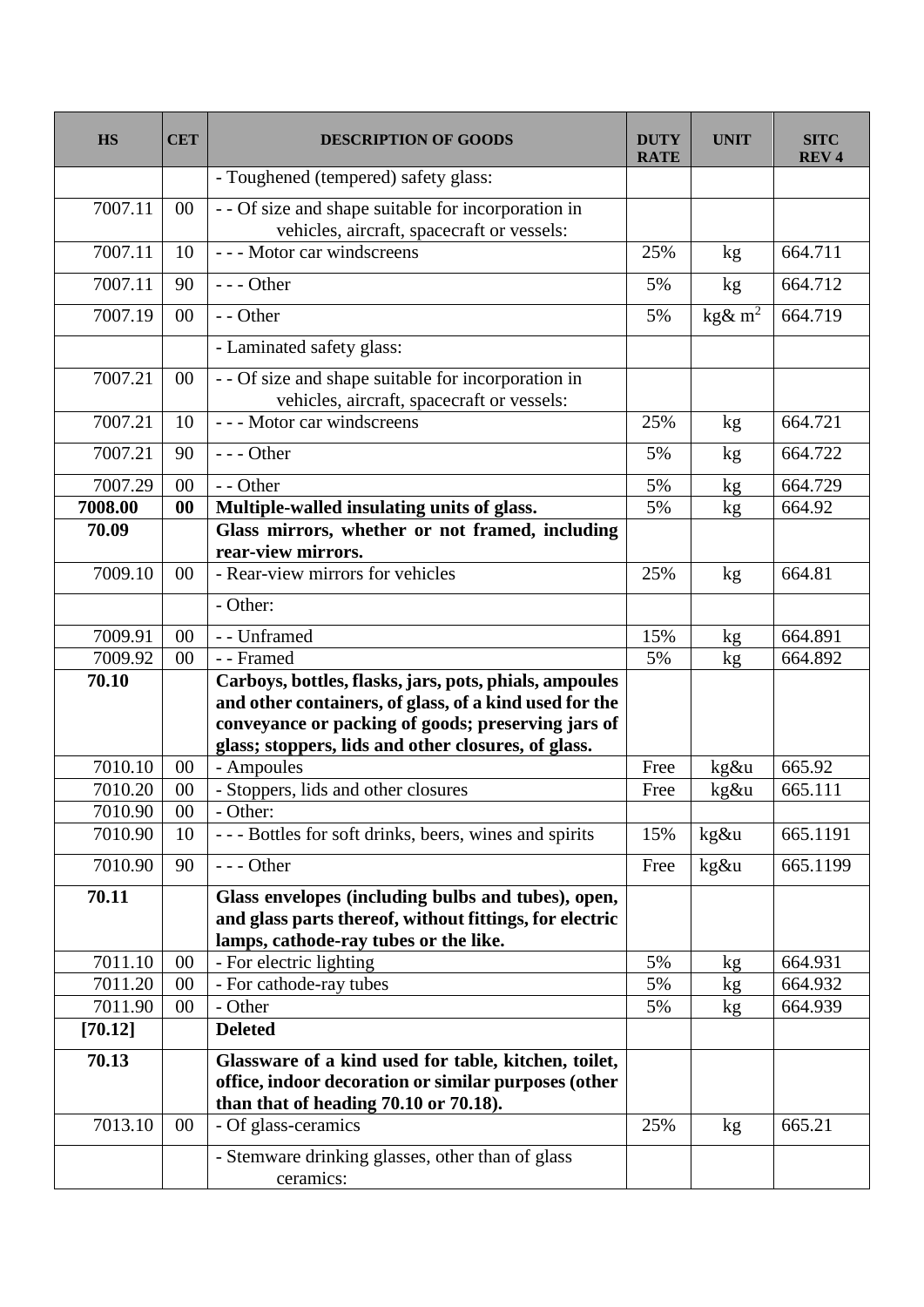| <b>HS</b> | <b>CET</b> | <b>DESCRIPTION OF GOODS</b>                                                                                                                                                                                                                                                                                                                                                                                                | <b>DUTY</b><br><b>RATE</b> | <b>UNIT</b> | <b>SITC</b><br><b>REV4</b> |
|-----------|------------|----------------------------------------------------------------------------------------------------------------------------------------------------------------------------------------------------------------------------------------------------------------------------------------------------------------------------------------------------------------------------------------------------------------------------|----------------------------|-------------|----------------------------|
| 7013.22   | 00         | - - Of lead crystal                                                                                                                                                                                                                                                                                                                                                                                                        | 25%                        | kg          | 665.223                    |
| 7013.28   | 00         | - - Other                                                                                                                                                                                                                                                                                                                                                                                                                  | 25%                        | kg          | 665.224                    |
|           |            | - Other drinking glasses, other than of glass ceramics:                                                                                                                                                                                                                                                                                                                                                                    |                            |             |                            |
| 7013.33   | $00\,$     | - - Of lead crystal                                                                                                                                                                                                                                                                                                                                                                                                        | 25%                        | kg          | 665.225                    |
| 7013.37   | $00\,$     | - - Other                                                                                                                                                                                                                                                                                                                                                                                                                  | 25%                        | kg          | 665.226                    |
|           |            | - Glassware of a kind used for table (other than<br>drinking glasses) or kitchen purposes, other<br>than of glass-ceramics:                                                                                                                                                                                                                                                                                                |                            |             |                            |
| 7013.41   | $00\,$     | - - Of lead crystal                                                                                                                                                                                                                                                                                                                                                                                                        | 25%                        | kg          | 665.231                    |
| 7013.42   | $00\,$     | - - Of glass having a linear coefficient of expansion<br>not exceeding 5 x 10 <sup>-6</sup> per Kelvin within a<br>temperature range of 0°C to 300°C                                                                                                                                                                                                                                                                       | 25%                        | kg          | 665.232                    |
| 7013.49   | 00         | - - Other                                                                                                                                                                                                                                                                                                                                                                                                                  | 25%                        | kg          | 665.239                    |
|           |            | - Other glassware:                                                                                                                                                                                                                                                                                                                                                                                                         |                            |             |                            |
| 7013.91   | 00         | - - Of lead crystal                                                                                                                                                                                                                                                                                                                                                                                                        | 25%                        | kg          | 665.291                    |
| 7013.99   | 00         | - - Other                                                                                                                                                                                                                                                                                                                                                                                                                  | 25%                        | kg          | 665.299                    |
| 70.14     |            | Signalling glassware and optical elements of glass<br>(other than those of heading 70.15), not optically<br>worked.                                                                                                                                                                                                                                                                                                        |                            |             |                            |
| 7014.00   | 10         | --- Signalling glassware and optical elements of<br>glass, for road motor vehicles                                                                                                                                                                                                                                                                                                                                         | 25%                        | kg          | 665.951                    |
| 7014.00   | 90         | $--$ Other                                                                                                                                                                                                                                                                                                                                                                                                                 | 5%                         | kg          | 665.959                    |
| 70.15     |            | Clock or watch glasses and similar glasses, glasses<br>for non-corrective or corrective spectacles, curved,<br>bent, hollowed or the like, not optically worked;<br>hollow glass spheres and their segments, for the<br>manufacture of such glasses.                                                                                                                                                                       |                            |             |                            |
| 7015.10   | $00\,$     | - Glasses for corrective spectacles                                                                                                                                                                                                                                                                                                                                                                                        | Free                       | kg          | 664.941                    |
| 7015.90   | $00\,$     | - Other                                                                                                                                                                                                                                                                                                                                                                                                                    | 5%                         | kg          | 664.949                    |
| 70.16     |            | Paving blocks, slabs, bricks, squares, tiles and<br>other articles of pressed or moulded glass, whether<br>or not wired, of a kind used for building or<br>construction purposes; glass cubes and other glass<br>smallwares, whether or not on a backing, for<br>mosaics or similar decorative purposes; leaded<br>lights and the like; multicellular or foam glass in<br>blocks, panels, plates, shells or similar forms. |                            |             |                            |
| 7016.10   | $00\,$     | - Glass cubes and other glass smallwares, whether or<br>not on a backing, for mosaics or similar<br>decorative purposes:                                                                                                                                                                                                                                                                                                   |                            |             |                            |
| 7016.10   | 10         | - - - Mosaic cubes                                                                                                                                                                                                                                                                                                                                                                                                         | 5%                         | kg          | 665.941                    |
| 7016.10   | 90         | $--$ Other                                                                                                                                                                                                                                                                                                                                                                                                                 | 25%                        | kg          | 665.949                    |
| 7016.90   | $00\,$     | - Other:                                                                                                                                                                                                                                                                                                                                                                                                                   |                            |             |                            |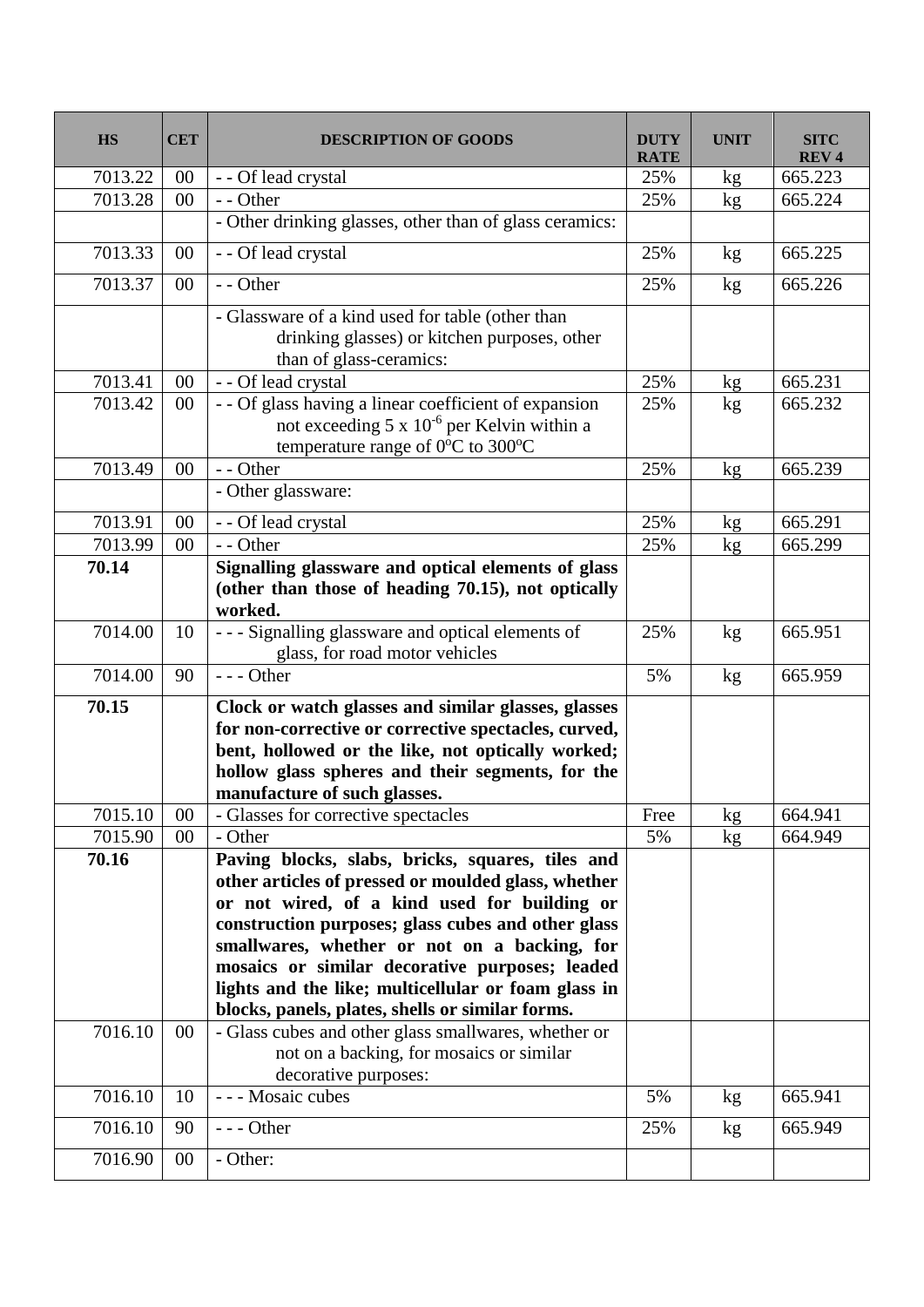| <b>HS</b> | <b>CET</b> | <b>DESCRIPTION OF GOODS</b>                                                                                                                                                                                                                                                                                                                                      | <b>DUTY</b><br><b>RATE</b> | <b>UNIT</b>   | <b>SITC</b><br><b>REV4</b> |
|-----------|------------|------------------------------------------------------------------------------------------------------------------------------------------------------------------------------------------------------------------------------------------------------------------------------------------------------------------------------------------------------------------|----------------------------|---------------|----------------------------|
| 7016.90   | 10         | $--$ Tiles                                                                                                                                                                                                                                                                                                                                                       | 5%                         | kg            | 665.961                    |
| 7016.90   | 90         | $--$ Other                                                                                                                                                                                                                                                                                                                                                       | 5%                         | kg            | 665.969                    |
| 70.17     |            | Laboratory, hygienic or pharmaceutical glassware,<br>whether or not graduated or calibrated.                                                                                                                                                                                                                                                                     |                            |               |                            |
| 7017.10   | 00         | - Of fused quartz or other fused silica                                                                                                                                                                                                                                                                                                                          | Free                       | kg            | 665.911                    |
| 7017.20   | $00\,$     | - Of other glass having a linear coefficient of<br>expansion not exceeding $5 \times 10^{-6}$ per Kelvin<br>within a temperature range of 0°C to 300°C                                                                                                                                                                                                           | Free                       | kg            | 665.912                    |
| 7017.90   | 00         | - Other                                                                                                                                                                                                                                                                                                                                                          | Free                       | kg            | 665.919                    |
| 70.18     |            | Glass beads, imitation pearls, imitation precious or<br>semi-precious stones and similar glass smallwares,<br>and article thereof other than imitation jewellery;<br>glass eyes other than prosthetic articles; statuettes<br>and other ornaments of lamp-worked glass, other<br>than imitation jewellery; glass microspheres not<br>exceeding I mm in diameter. |                            |               |                            |
| 7018.10   | $00\,$     | - Glass beads, imitation pearls, imitation precious or<br>semi-precious stones and similar glass smallwares                                                                                                                                                                                                                                                      | 5%                         | kg            | 665.931                    |
| 7018.20   | 00         | - Glass microspheres not exceeding 1 mm in diameter                                                                                                                                                                                                                                                                                                              | 5%                         | kg            | 665.932                    |
| 7018.90   | $00\,$     | - Other:                                                                                                                                                                                                                                                                                                                                                         |                            |               |                            |
| 7018.90   | 10         | --- Glass eyes                                                                                                                                                                                                                                                                                                                                                   | Free                       | kg            | 665.933                    |
| 7018.90   | 90         | $--$ Other                                                                                                                                                                                                                                                                                                                                                       | 25%                        | kg            | 665.939                    |
| 70.19     |            | Glass fibres (including glass wool) and articles<br>thereof (for example, yarn, woven fabrics).<br>- Slivers, rovings, yarn and chopped strands:                                                                                                                                                                                                                 |                            |               |                            |
| 7019.11   | 00         | - - Chopped strands, of a length of not more than<br>50 mm                                                                                                                                                                                                                                                                                                       | 5%                         | kg            | 651.951                    |
| 7019.12   | 00         | - - Rovings                                                                                                                                                                                                                                                                                                                                                      | 5%                         | kg            | 651.952                    |
| 7019.19   | 00         | - - Other<br>- Thin sheets (voiles), webs, mats, mattresses, boards<br>and similar non-woven products:                                                                                                                                                                                                                                                           | 5%                         | kg            | 651.959                    |
| 7019.31   | 00         | - - Mats                                                                                                                                                                                                                                                                                                                                                         | 5%                         | kg            | 664.951                    |
| 7019.32   | $00\,$     | - - Thin sheets (voiles)                                                                                                                                                                                                                                                                                                                                         | 5%                         | kg            | 664.952                    |
| 7019.39   | 00         | - - Other                                                                                                                                                                                                                                                                                                                                                        | 5%                         | kg            | 664.953                    |
| 7019.40   | 00         | - Woven fabrics of rovings                                                                                                                                                                                                                                                                                                                                       | 5%                         | kg            | 654.61                     |
|           |            | - Other woven fabrics:                                                                                                                                                                                                                                                                                                                                           |                            |               |                            |
| 7019.51   | 00         | - - Of a width not exceeding 30 cm                                                                                                                                                                                                                                                                                                                               | 5%                         | kg            | 654.62                     |
| 7019.52   | $00\,$     | - - Of a width exceeding 30 cm, plain weave,<br>weighing less than 250 $g/m^2$ , of filaments<br>measuring per single yarn not more than 136 tex                                                                                                                                                                                                                 | 5%                         | $\mathbf{kg}$ | 654.63                     |
| 7019.59   | $00\,$     | - - Other                                                                                                                                                                                                                                                                                                                                                        | 5%                         | kg            | 654.69                     |
| 7019.90   | 00         | - Other:                                                                                                                                                                                                                                                                                                                                                         |                            |               |                            |
| 7019.90   | 10         | --- Glass fibres (including glass wool)                                                                                                                                                                                                                                                                                                                          | 5%                         | kg            | 664.954                    |